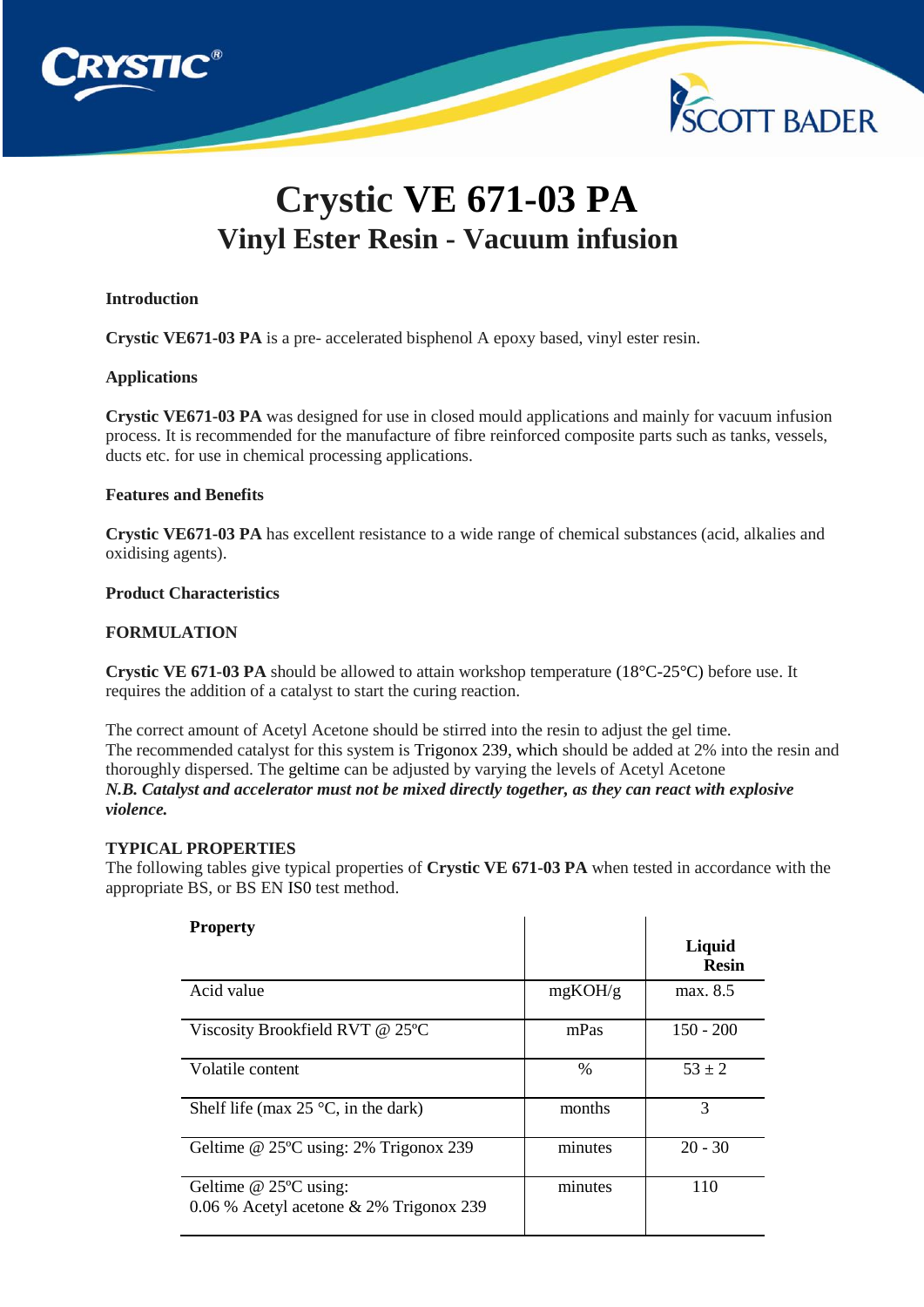# **Mechanical Properties**

| <b>Property</b>                         |             |                    |
|-----------------------------------------|-------------|--------------------|
|                                         |             | Cured cast resin * |
| Tensile strength**                      | MPa         | 80                 |
| Tensile modulus <sup>**</sup>           | GPa         | 3.4                |
| Elongation to break**                   | %           | $4 - 5$            |
| Flexural strength**                     | MPa         | 125                |
| Barcol hardness**                       |             | 45                 |
| ***<br>HDT                              | $\rm ^{o}C$ | $95 - 100$         |
| Water absorption <sup>**</sup> : 7 days | mg          | 35                 |

\*\* Curing Schedule: 24 hrs at 20°C followed by 3 hrs at 80°C. \*\*\*Curing Schedule: 24 hrs at 20°C followed by 5 hrs at 80°C and then 3 hrs at 120°C.

| <b>Laminate Property</b> |                 | at different temperature |                |                |                 |                 |                 |
|--------------------------|-----------------|--------------------------|----------------|----------------|-----------------|-----------------|-----------------|
| Temperature              | $({}^{\circ}C)$ | $23^{\circ}$ C           | $65^{\circ}$ C | $93^{\circ}$ C | $107^{\circ}$ C | $121^{\circ}$ C | $149^{\circ}$ C |
| <b>Flexural Strength</b> | (MPa)           | 208                      | 198            | 189            | 101             | 34              | 22              |
| <b>Flexural Modulus</b>  | (GPa)           | 7.6                      | 6.9            | 5.9            | 3.4             | 3.3             | 1.6             |
| TensileStrength          | (MPa)           | 152                      | 172            | 145            | 124             | 76              | 50              |
| <b>TensileModulus</b>    | (GPa)           | 9.9                      | 10.2           | 8.5            | 6.3             | 4.3             |                 |
| CompressiveStrength      | (MPa)           | 1185                     |                |                |                 |                 |                 |
| <b>Glass Content</b>     | $(\% )$         | 40                       |                |                |                 |                 |                 |
| Laminate Construction:   |                 | V/M/M/WR/M/WR/M          |                |                |                 |                 |                 |

 $V =$ veil,  $M =$ CSM,  $W =$ woven roving



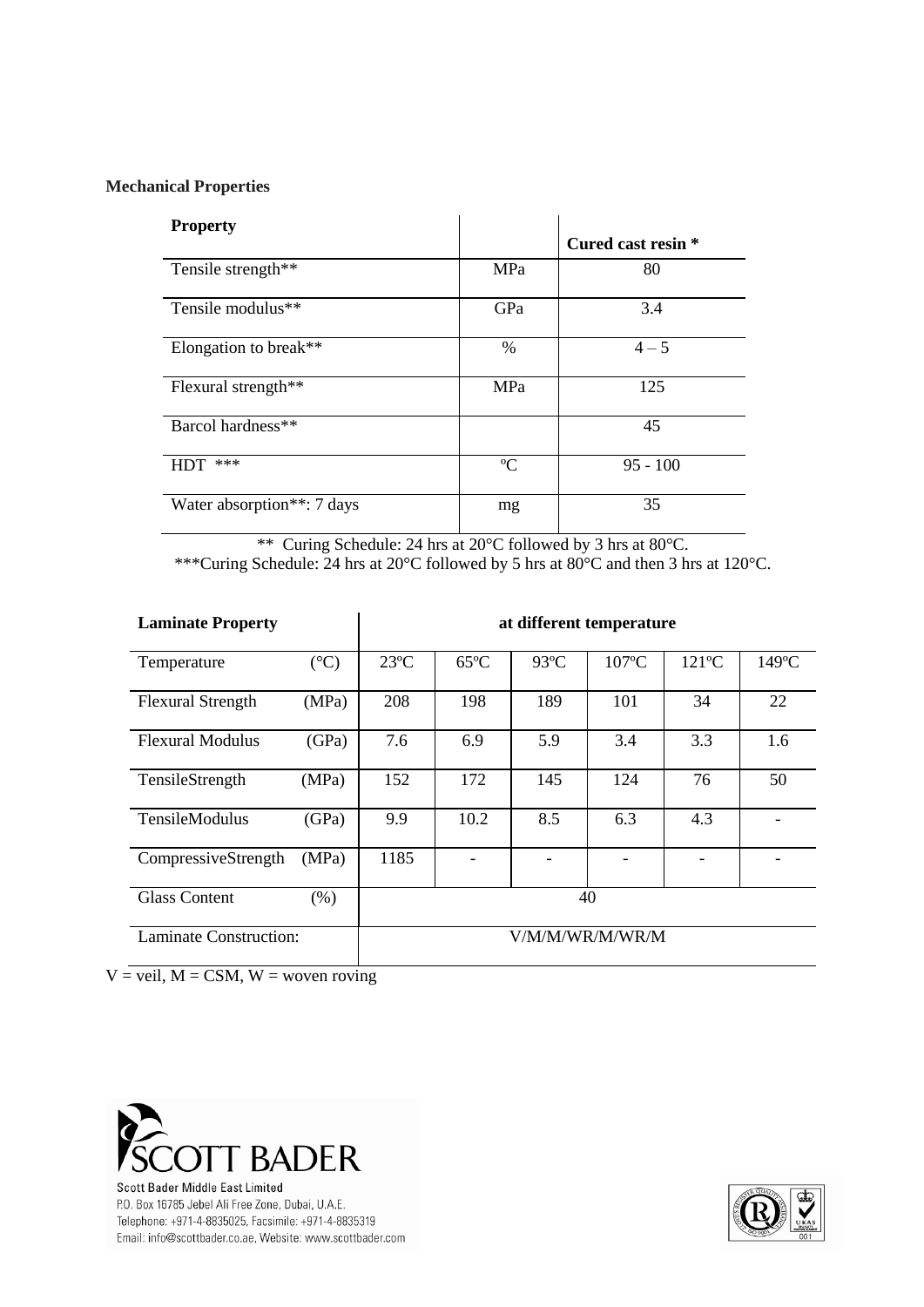#### **POST CURING**

Satisfactory laminates for many applications can be made from **Crystic VE671-03 PA** by curing at workshop temperature (20°C). However, for optimum properties and long term performance laminates must be post cured before being put into service. Mouldings should be allowed to cure for 24 hours at 20°C and then be oven cured for a minimum of 3 hours at 80°C. Post curing at 100°C is advisable if mouldings are to operate at high temperatures.

#### **Storage**

**Crystic VE 671-03 PA** should be stored in the dark in suitable closed containers. It is recommended that the storage temperature should be less than 20°C where practical, but should not exceed 30°C.

#### **Packaging**

**Crystic VE 671-03 PA** is supplied in 200 kg drums.

# **Health** & **Safety**

Please see separate Material Safety Data Sheet.

November 2010



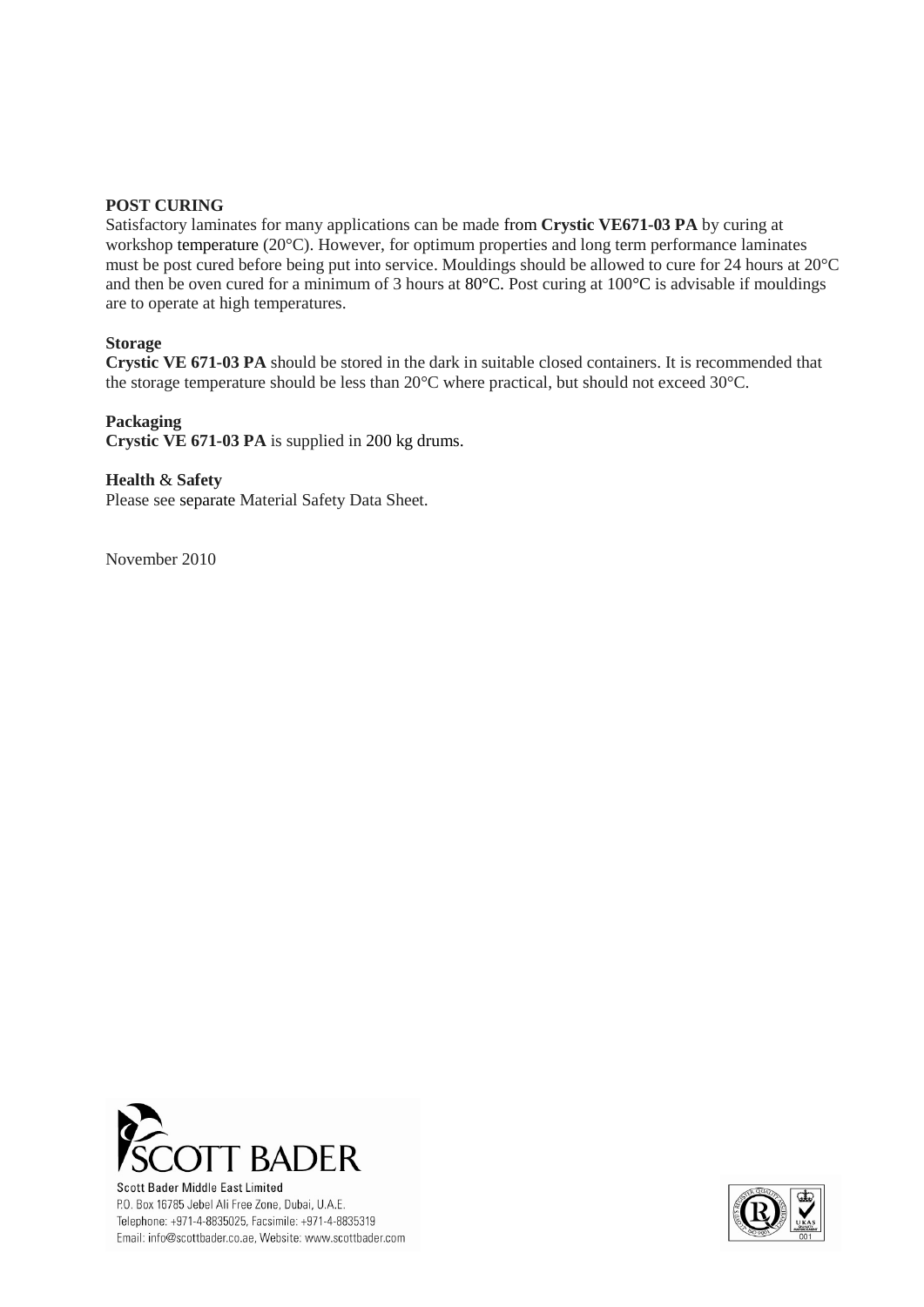

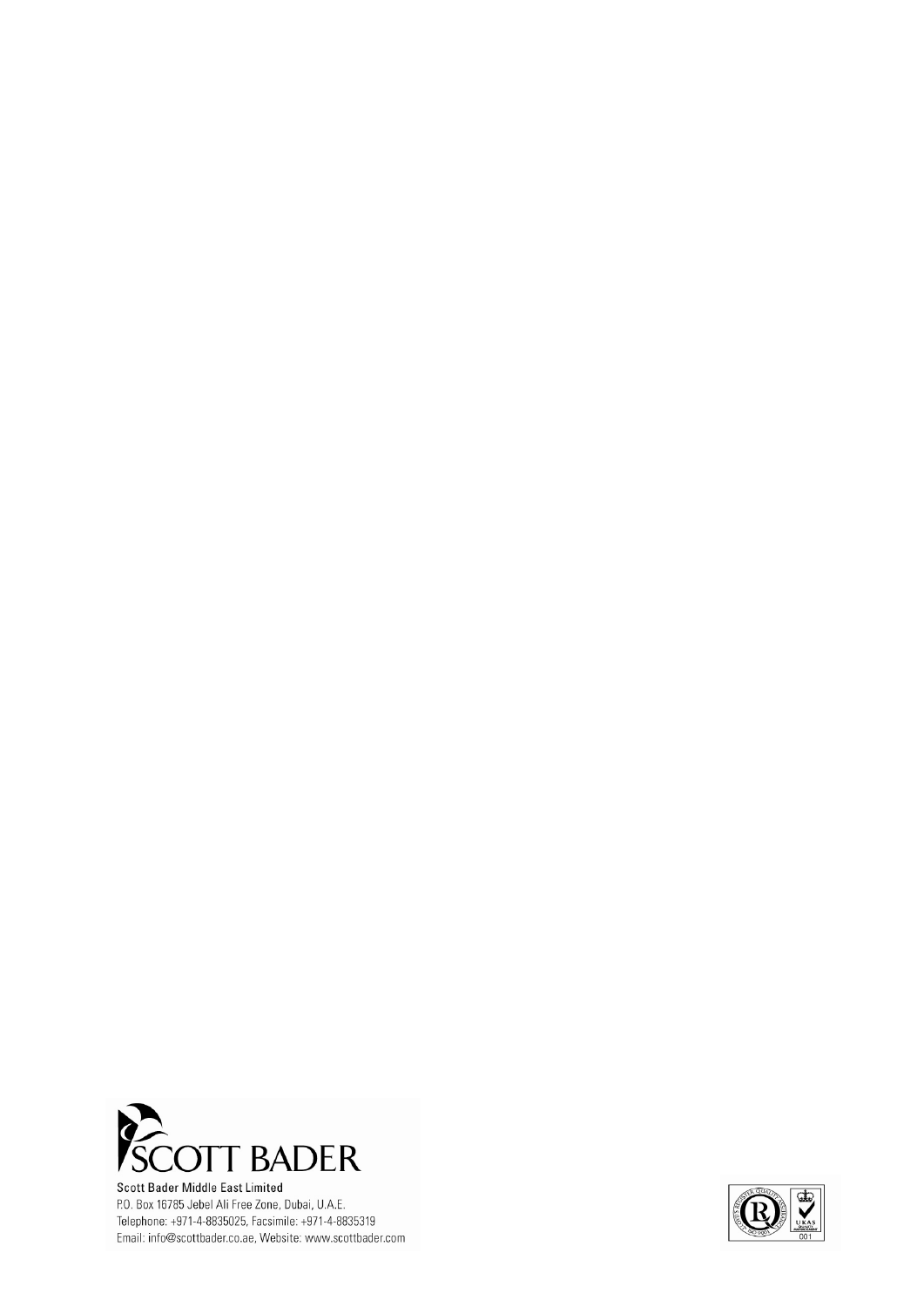

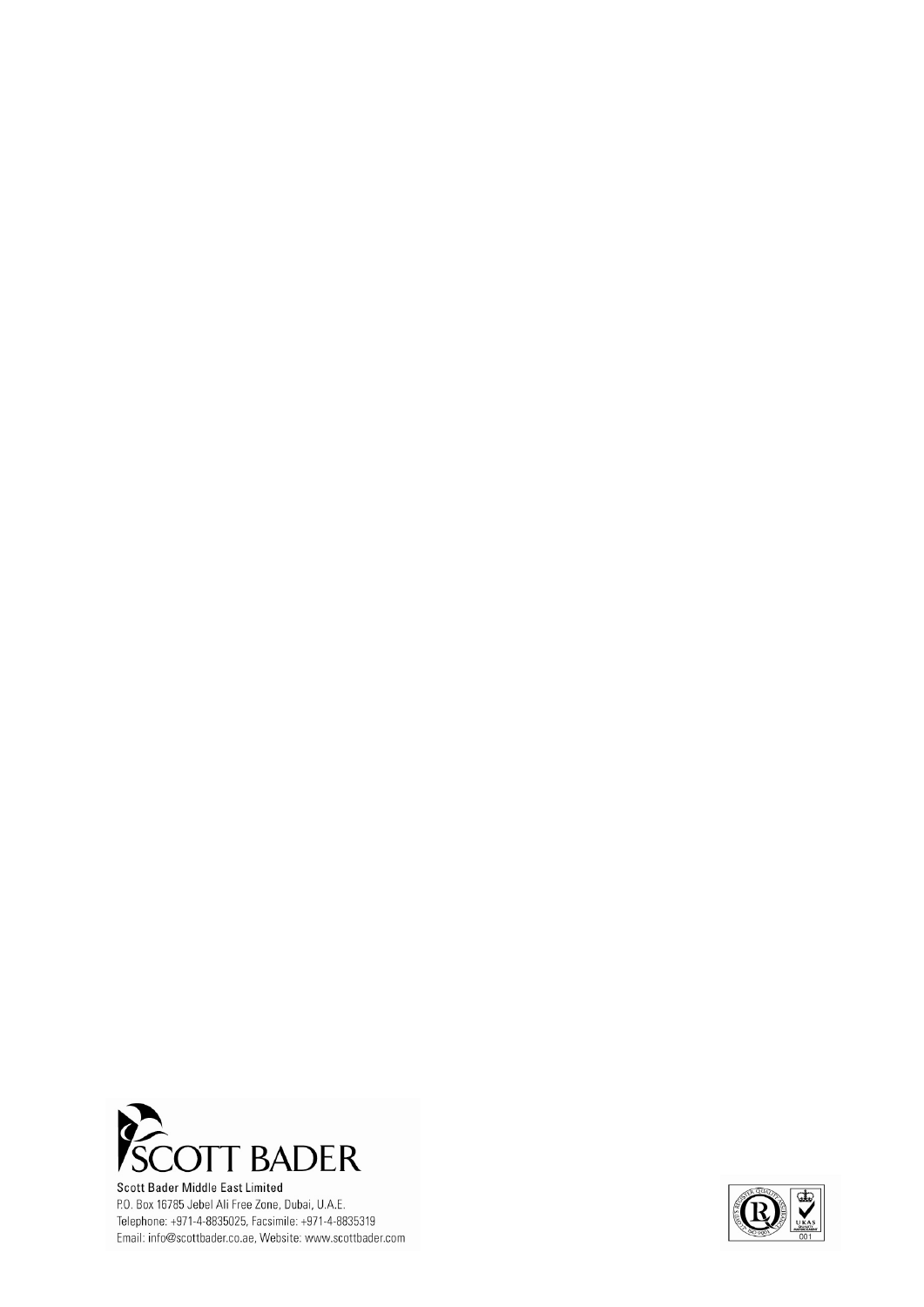

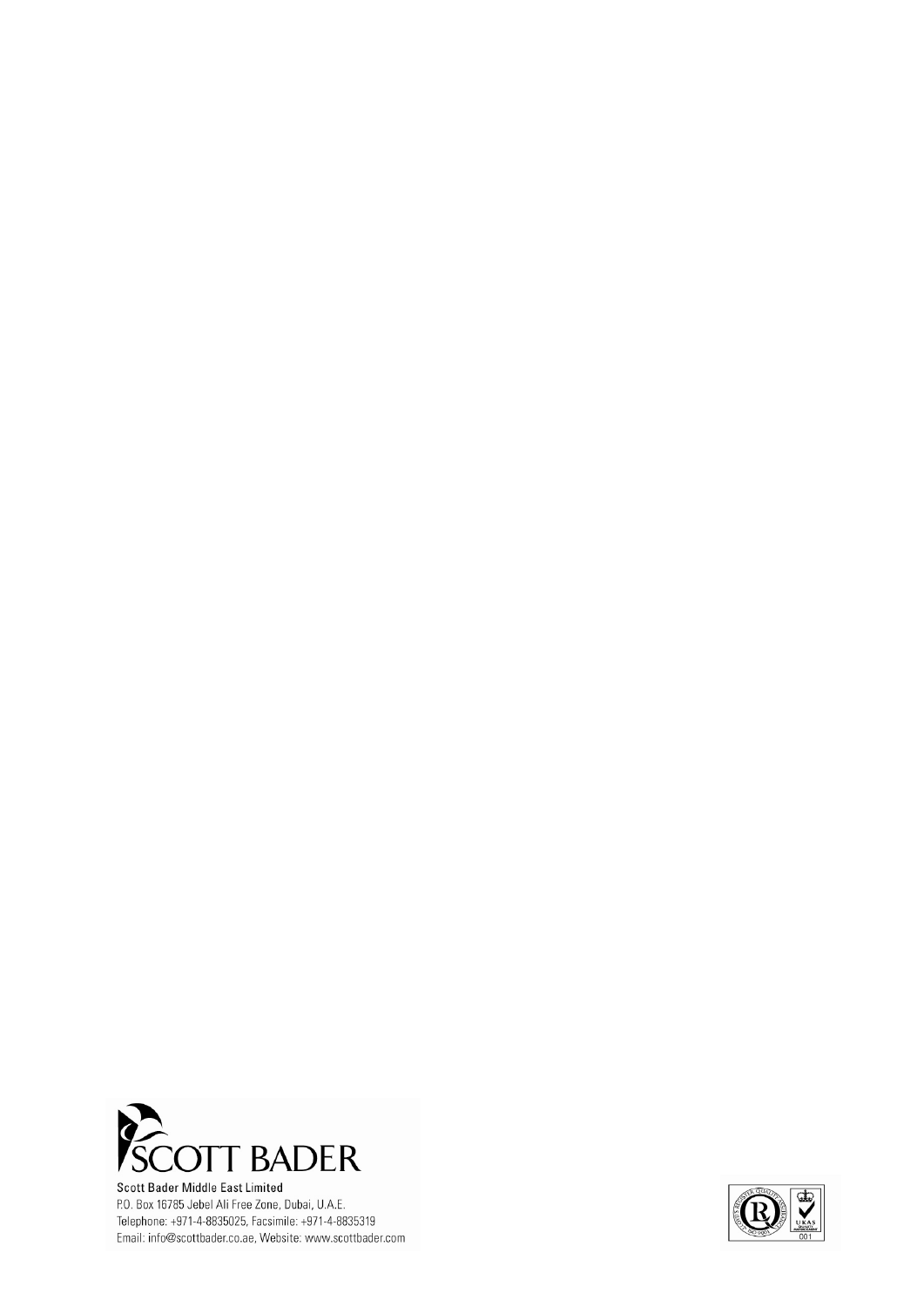